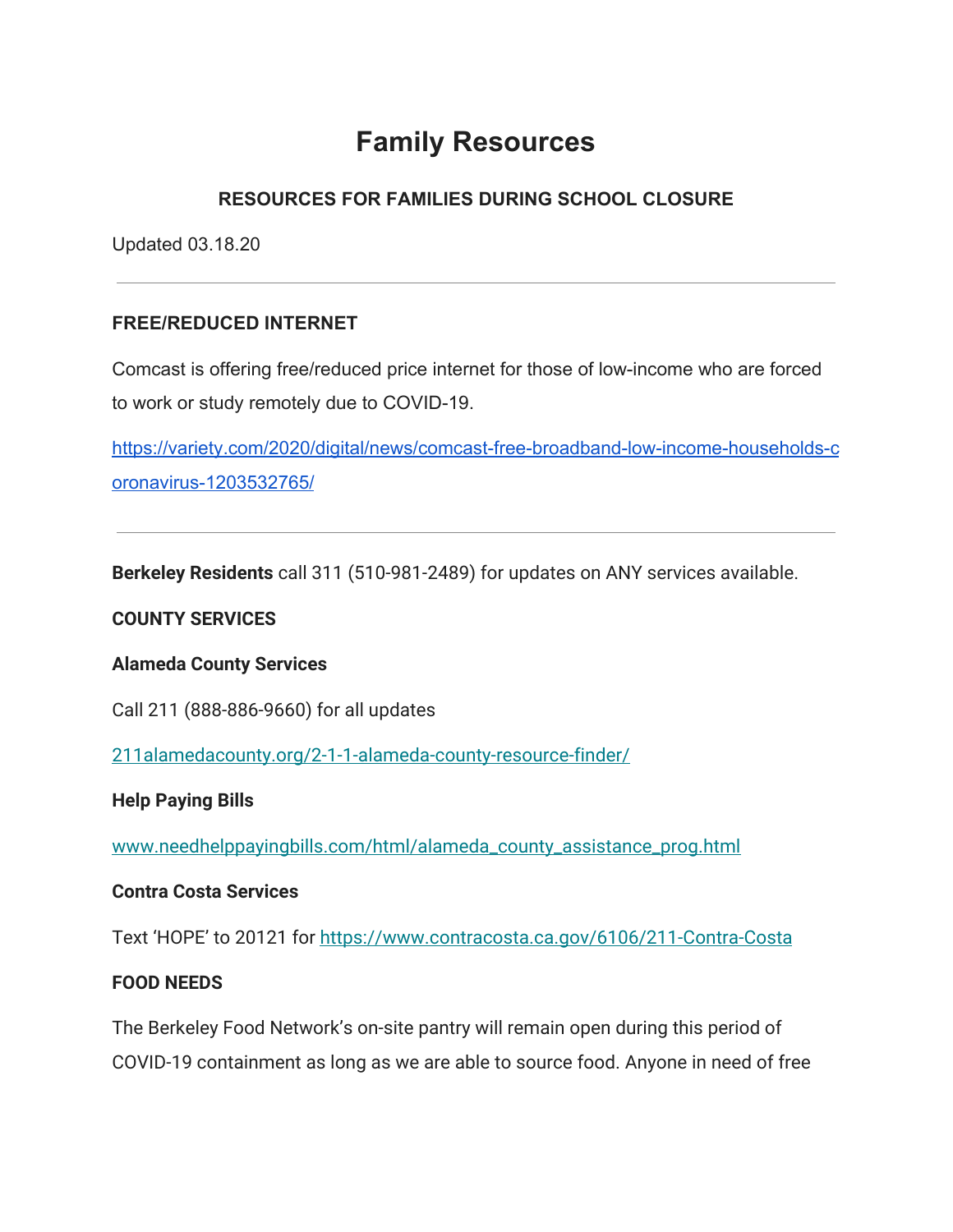food is welcome to visit. Be assured that our staff and volunteers are using recommended practices to ensure that everyone who visits our pantry stays healthy Hours:

Monday – Thursday 10am – 2pm;

Monday and Wednesday 5 – 7pm;

1st and 3rd Saturdays 10am – 12pm

Location: 1925 Ninth St., Berkeley Enter through the door facing the parking lot

Berkeley Food and Housing Project offers a weekday community meal program served by volunteers.

Where: Lutheran Church of the Cross, [1744 University Ave, Berkeley, 94703](https://malcolmxelementary.us4.list-manage.com/track/click?u=5f994e434e3f3c9e89e84e752&id=0df0d1be41&e=1b27e7c2e5)

When: Mon, Tues, Thurs & Fri\* 3:30–4:45pm

\*A free spaghetti meal is provided by the Lutheran Church of the Cross on Wednesdays from 3:30–5:30pm.

## **Alameda County Food Bank**:

Call our Helpline at: 1-800-870-FOOD (3663) or 1-510-635-3663

Or, visit [FoodNow.net](https://malcolmxelementary.us4.list-manage.com/track/click?u=5f994e434e3f3c9e89e84e752&id=8e20be1e35&e=1b27e7c2e5)

**Contra Costa Food Bank:** To find services near you, please contact the Food Bank at 1-855-309-3663 (FOOD) for help and information.

#### **RENT ASSISTANCE**

If you need help paying rent during this difficult period here are some resources:

Alameda County Season of Sharing 510-272-3700 Oakland residents only Catholic Charities 510-768-3100

## **WORK CONCERNS**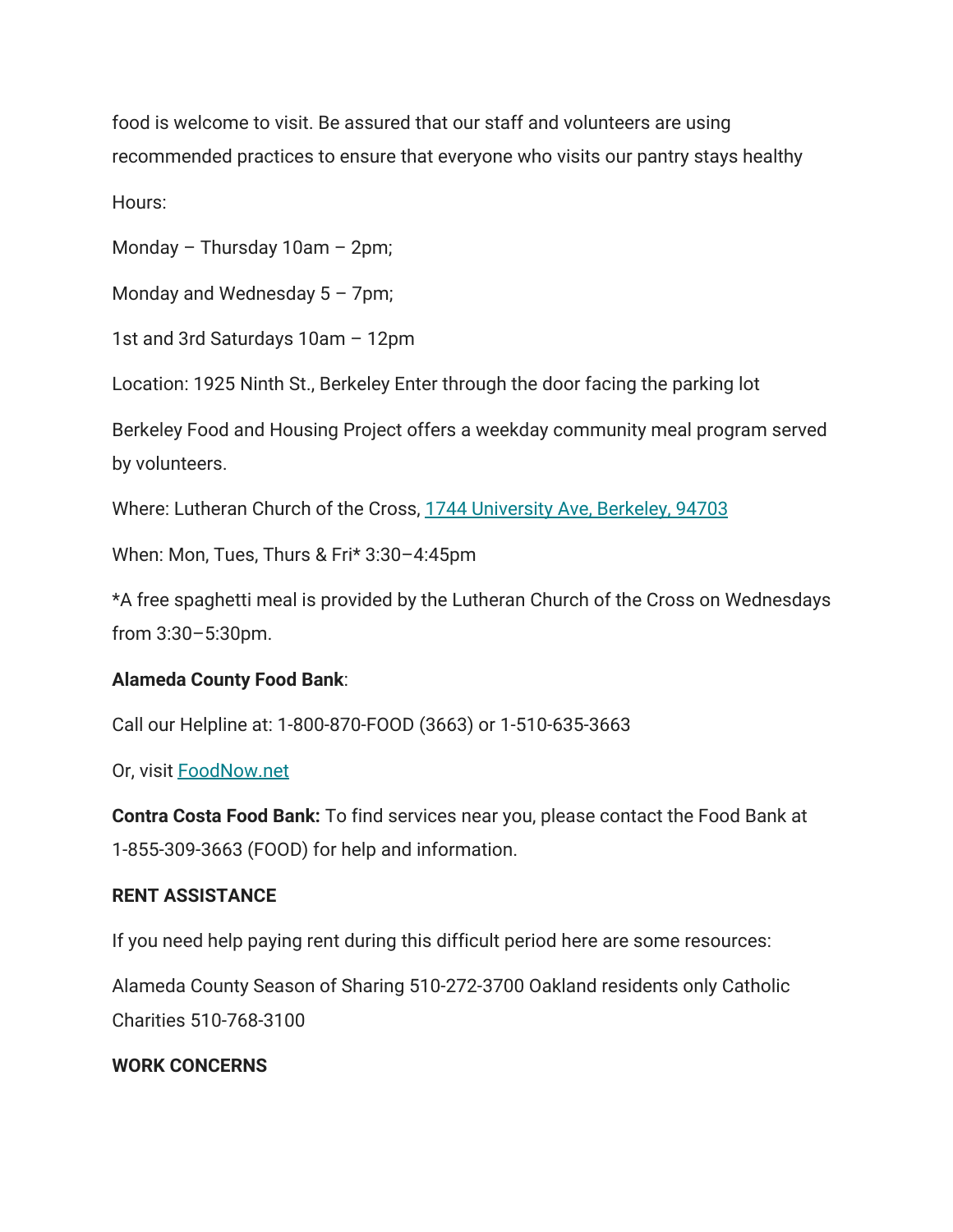If you are laid off due to your business shutting down or reducing staff, you may apply for unemployment without a waiting period:

[edd.ca.gov/Unemployment/File\\_an\\_Unemployment\\_Insurance\\_Claim.htm](https://malcolmxelementary.us4.list-manage.com/track/click?u=5f994e434e3f3c9e89e84e752&id=45c0d34e94&e=1b27e7c2e5)

If you get sick and need to apply for disability, you can file a claim here with a medical provider's authorization: [edd.ca.gov/Disability/Disability\\_Insurance.htm](https://malcolmxelementary.us4.list-manage.com/track/click?u=5f994e434e3f3c9e89e84e752&id=76d8ac138a&e=1b27e7c2e5)

If your family member becomes sick and you must take care of them, you can file a claim for paid family leave and/or FMLA with a medical provider's authorization: [edd.ca.gov/Disability/Paid\\_Family\\_Leave.htm](https://malcolmxelementary.us4.list-manage.com/track/click?u=5f994e434e3f3c9e89e84e752&id=ad9e10fa99&e=1b27e7c2e5)

## **MEDICAL CARE**

 Lifelong Medical Care offers Immediate Care Clinics open to anyone with or without medical insurance at three locations:

Lifelong West Berkeley Health Center

837 Addison St., Berkeley, CA 94710 (510) 981-4100

Community Health Services

[www.lifelongmedical.org/](https://malcolmxelementary.us4.list-manage.com/track/click?u=5f994e434e3f3c9e89e84e752&id=79e4a9f61c&e=1b27e7c2e5)

2001 Dwight Way, Suite 1388 call 510-204-7979

William Jenkins Health Center

150 Harbor Way, Richmond call 510-877-3365

Lifelong San Pablo Immediate Care Center 2023 Vale Road, San Pablo 510-231-9800

## **MENTAL HEALTH Services:**

For psychiatric emergencies call the Mobile Crisis Number: (510) 981-5900

For support consultation or resources for uncomfortable thoughts call the Crisis Line: (510) 981-5244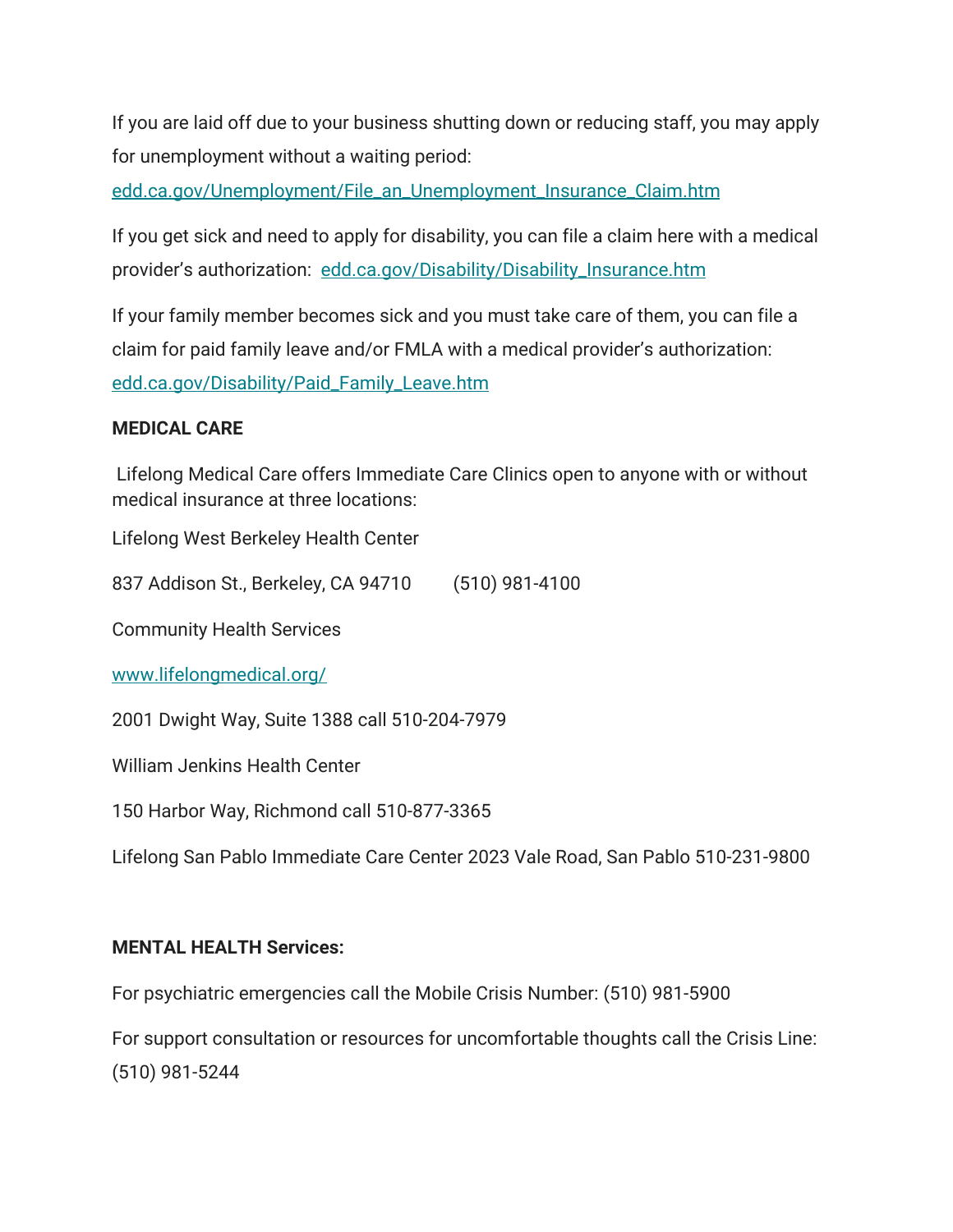Alameda county teens who are feeling mentally unsafe can text 'SAFE' to 20121 between the hours of 4pm-11pm, to communicate with a counselor.

**Alameda County Suicide Prevention (Se hablan Español):** 1-888-628-9454 For an immediate Alameda County mental health referral Call ACCESS (open 24/7): 1-800-491-9099

| MENTAL HEALTH & COPING during COVID-19<br>Includes specific resources for children & families section below |                                                                                                                                                                                      |
|-------------------------------------------------------------------------------------------------------------|--------------------------------------------------------------------------------------------------------------------------------------------------------------------------------------|
| <b>Speaking of Psychology:</b><br><b>Coronavirus Anxiety</b>                                                | American Psychological Association:<br>https://www.apa.org/research/action/speaking-of-psycholo<br>gy/coronavirus-anxiety                                                            |
| <b>Coronavirus &amp; Emerging</b><br><b>Infectious Disease Outbreaks</b><br><b>Response</b>                 | Center for the Study of Traumatic Stress (CSTS):<br>https://www.cstsonline.org/resources/resource-master-list/<br>coronavirus-and-emerging-infectious-disease-outbreaks-re<br>sponse |
| "Taking Care of your<br><b>Emotional Health"</b>                                                            | US Centers for Disease Control & Prevention (CDC):<br>https://emergency.cdc.gov/coping/selfcare.asp                                                                                  |
| "Coping with Stress"                                                                                        | US Centers for Disease Control & Prevention (CDC):<br>https://www.cdc.gov/violenceprevention/suicide/copingwit<br>h-stresstips.html                                                  |
| "Mental Health and<br><b>Coping During COVID-19"</b>                                                        | US Centers for Disease Control & Prevention (CDC):<br>https://www.cdc.gov/coronavirus/2019-ncov/about/coping.<br>html                                                                |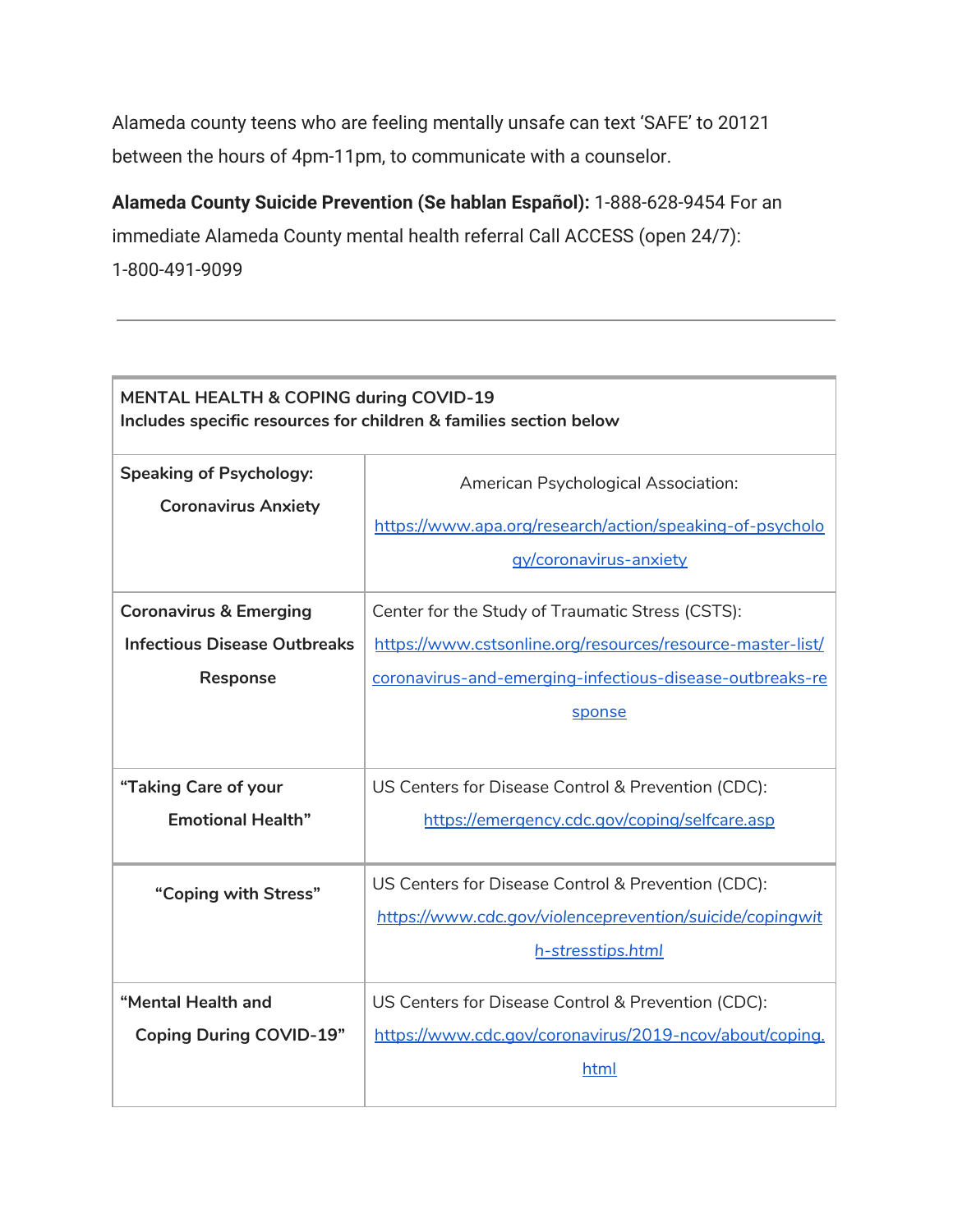| <b>Coronavirus &amp; Mental</b><br><b>Health: Taking Care of</b><br><b>Ourselves During Infectious</b><br><b>Disease Outbreaks</b><br><b>Resources specifically FOR CHILDREN &amp; FAMILIES</b> | American Psychiatric Association (APA):<br>https://www.psychiatry.org/news-room/apa-blogs/apa-blo<br>g/2020/02/coronavirus-and-mental-health-taking-care-of-<br>ourselves-during-infectious-disease-outbreaks |
|-------------------------------------------------------------------------------------------------------------------------------------------------------------------------------------------------|---------------------------------------------------------------------------------------------------------------------------------------------------------------------------------------------------------------|
| "Helping Children Cope<br>with Emergencies"                                                                                                                                                     | US Centers for Disease Control & Prevention (CDC):<br>https://www.cdc.gov/childrenindisasters/helping-children-c<br>ope.html                                                                                  |
| <b>Taking Care of your</b><br><b>Family during Coronavirus</b><br><b>Fact Sheet</b>                                                                                                             | Center for the Study of Traumatic Stress (CSTS):<br>https://www.cstsonline.org/assets/media/documents/CSTS<br><b>_FS_Corona_Taking_Care_of_Your_Family.pdf.pdf</b>                                            |
| <b>Parent/Caregiver Guide</b><br>to Helping Families Cope<br>with COVID-19                                                                                                                      | The National Child Traumatic Stress Network:<br>https://www.nctsn.org/sites/default/files/resources/fact-she<br>et/outbreak_factsheet_1.pdf                                                                   |
| <b>Just for Kids: A Comic</b><br><b>Exploring the New</b><br>Coronavirus                                                                                                                        | National Public Radio:<br>https://www.npr.org/sections/goatsandsoda/2020/02/28/8<br>09580453/just-for-kids-a-comic-exploring-the-new-coron<br>avirus                                                          |
| <b>Talking to Teens &amp;</b><br><b>Tweens about Coronavirus</b>                                                                                                                                | The New York Times:<br>https://www.nytimes.com/2020/03/02/well/family/coronavi<br>rus-teenagers-anxiety.html                                                                                                  |